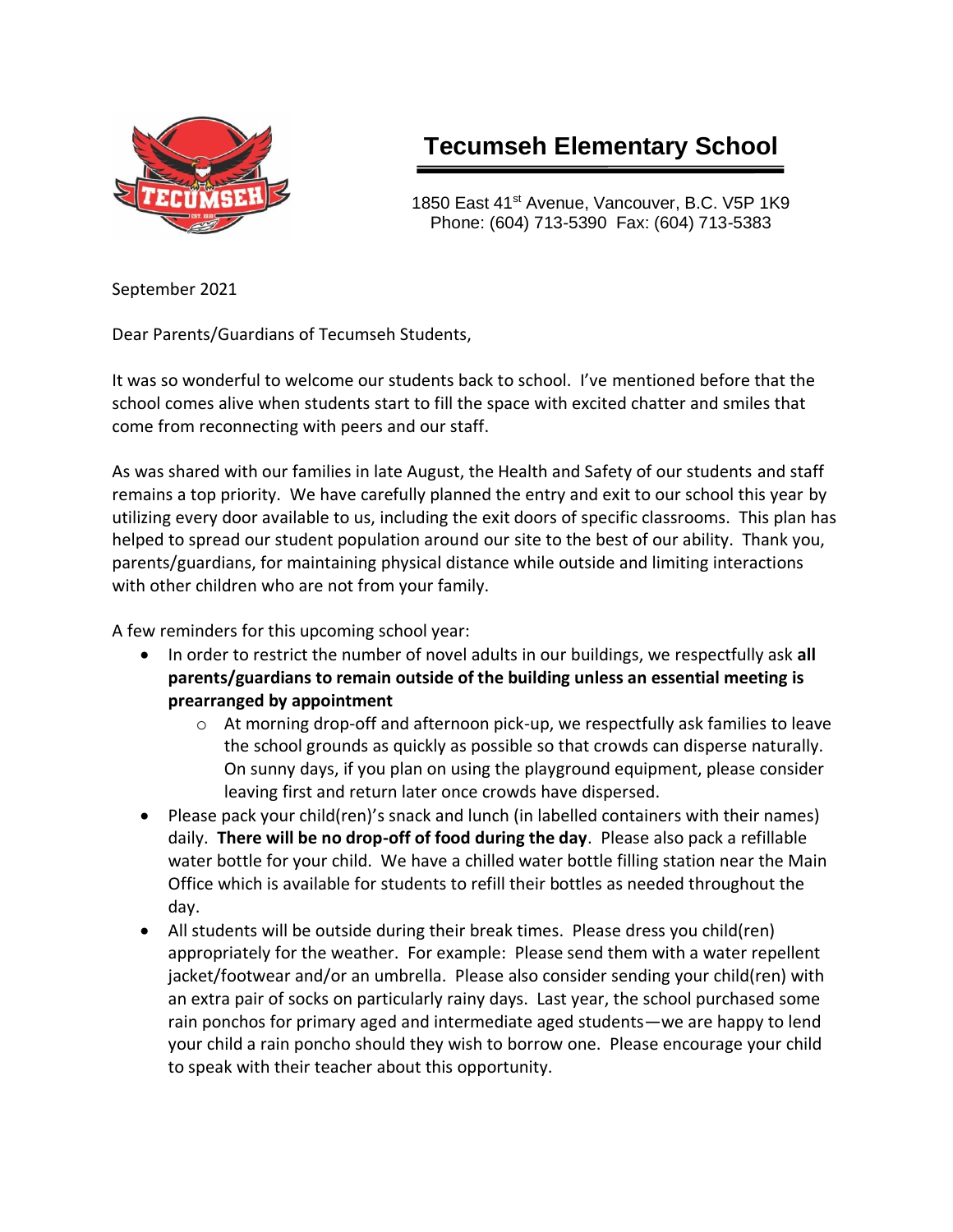• For the time being, we will move at the speed of comfort. For example, we will have school assemblies on Microsoft Teams to avoid crowding a school full of people together in the gym. We experienced success last year by being cautious and moving slowly.

After the first weeks of school and welcoming students back, we can see from the many smiles on our students' faces that the careful and thoughtful process our staff undertake each May/June to place students into their new classes was greatly appreciated.

We look forward to working with you as we all (Students, Parents, Staff) contribute to a wonderful school year ahead full of new learning experiences and productive challenges. School will be a vibrant, positive and inclusive place for all.

Sincerely,

Mr. V. Edwards, Principal, Tecumseh Elementary School

#### **School Forms/Fees**

This year, we attempted to go paperless with several school start-up forms that our District has made available to us in electronic form. We have been met with a few snags with this system (for example, from feedback, we now know many families do not have access to a printer). **We have gone back to the hardcopy version of the forms to make the process more convenient for our families**. When your child brings home a package of forms, please complete them at your earliest convenience (even if you have already submitted the forms electronically)—we apologize for the inconvenience.

For School Fees: As a reminder, the Vancouver School Board will not deny a child access to the school supplies required for his or her educational program because of financial hardship. Nor will any child be excluded from activities where a fee is charged. If at any time there is a financial challenge, please contact me or our Vice Principal, Mr. G. Landreth. All requests will be treated confidentially.

If you have not already done so, please sign up for School Cash Online (instructions below). Now more than ever, we want to be able to do things electronically and reduce the need to pass cash from hand-to-hand whenever it is reasonable to do so. One additional benefit of being on School Cash Online to pay school-related fees is the ability to issue a refund quickly and efficiently if warranted or necessary. For example: Due to Covid-19 restrictions, our Grade 6 camp in May 2020 was cancelled—we were able to issue refunds to the families who paid the camp fees using School Cash Online within 3-5 business days. Other families received their refunds by manual cheque, weeks later in the Canada Post mail.

# **School Cash On-line—How to Register**

To register with School Cash Online, click on the "Pay Fees" button at the top of our school's website [\(https://www.vsb.bc.ca/schools/tecumseh/Pages/default.aspx\)](https://www.vsb.bc.ca/schools/tecumseh/Pages/default.aspx). You will be redirected to the website where you can set up your account. Once you are successfully registered, you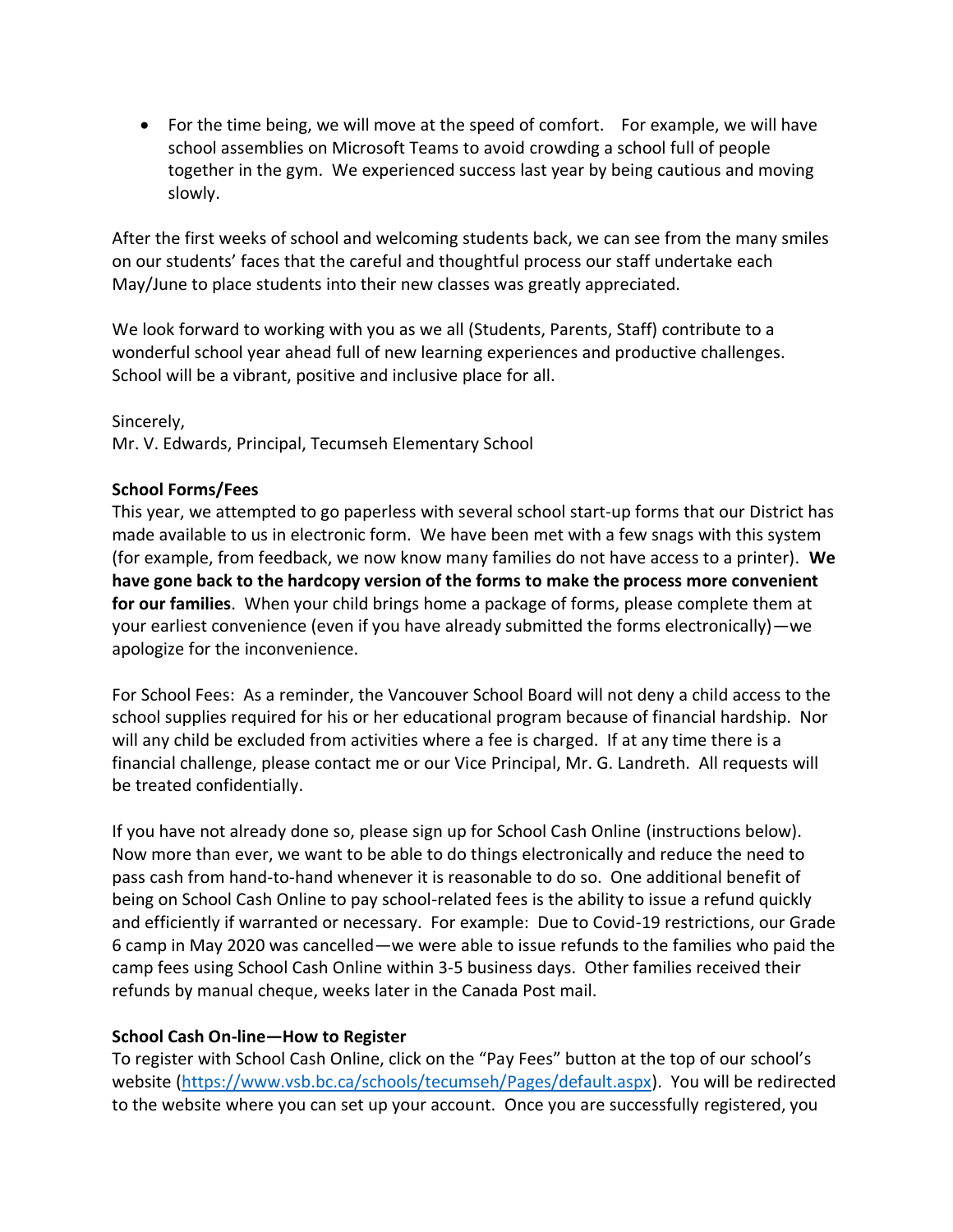will receive email notifications for all school related events or items that can be paid for using this convenient and secure, on-line service. This tool will make the paying of fees faster and safer and free up your child(ren) from having to remember to bring cash to school.

# **Cell Phones/Electronics (laptops, iPads, etc.)/Valuable Personal Items at School**

At an upcoming virtual assembly, expectations around cell phones/electronics/items of value at school will be shared with students. Students are asked to turn off and secure their cell phones (e.g. in their backpack, in the classroom) during the school day unless their teacher has given approval for use for instructional purposes. No cell phones/electronics should be outside during recess and lunch. Students are not to photograph other students while on school grounds.

While we understand that some families supply their child with a cell phone for safety purposes (e.g. to send a text message to their parent to indicate they have arrived safely at school), we ask that students send the communication when they arrive safely at school, and then put way/secure their cell phone. We encourage all students to enjoy in-person, social interactions with peers while at school and not be "glued to their screens" while they are waiting for their school day to begin. Should an exceptional situation arise that the student needs to continue to use their phone to communicate with their parent, we ask that students notify the staff member on supervision and to come to the Main Office and let us know of the situation, so that we can best support them. Thank you for reviewing these expectations with your child(ren).

In general, unless it is for educational and safety usage, students are reminded that the school does not encourage electronic/valuable personal items (toys, cards, stuffed animals) at school and will not be responsible for lost/damaged electronic or personal items.

# **Bicycles/Scooters/Skateboards/Rollerblades/Heely Shoes**

It is so wonderful to see so many students using our bike racks and finding ways to be physically active when travelling to and from school! Students are reminded that they must wear a helmet and to dismount from their wheeled item (bike, scooter, skateboard, rollerblades/skates, Heely shoes) when they are on school grounds. Our school grounds are delineated with fencing on East 41<sup>st</sup> Avenue, Beatrice Street, East 43<sup>rd</sup> Avenue and Commercial Street.

# **Mass Parent/Guardian Email System and School Phone (Main Office)—Some tips!**

The most efficient way for us to communicate with our families is via mass email. Teachers can/will email the families in their class using this system. The school office can also email important information to all families using this system.

To help ensure that our emails from the school make it successfully to your inbox, please add the following email address to your email client's address/contacts list:

- [sysadmin@myeducation.gov.bc.ca](mailto:sysadmin@myeducation.gov.bc.ca)
- [StudentRecordsTecumseh@vsb.bc.ca](mailto:StudentRecordsTecumseh@vsb.bc.ca)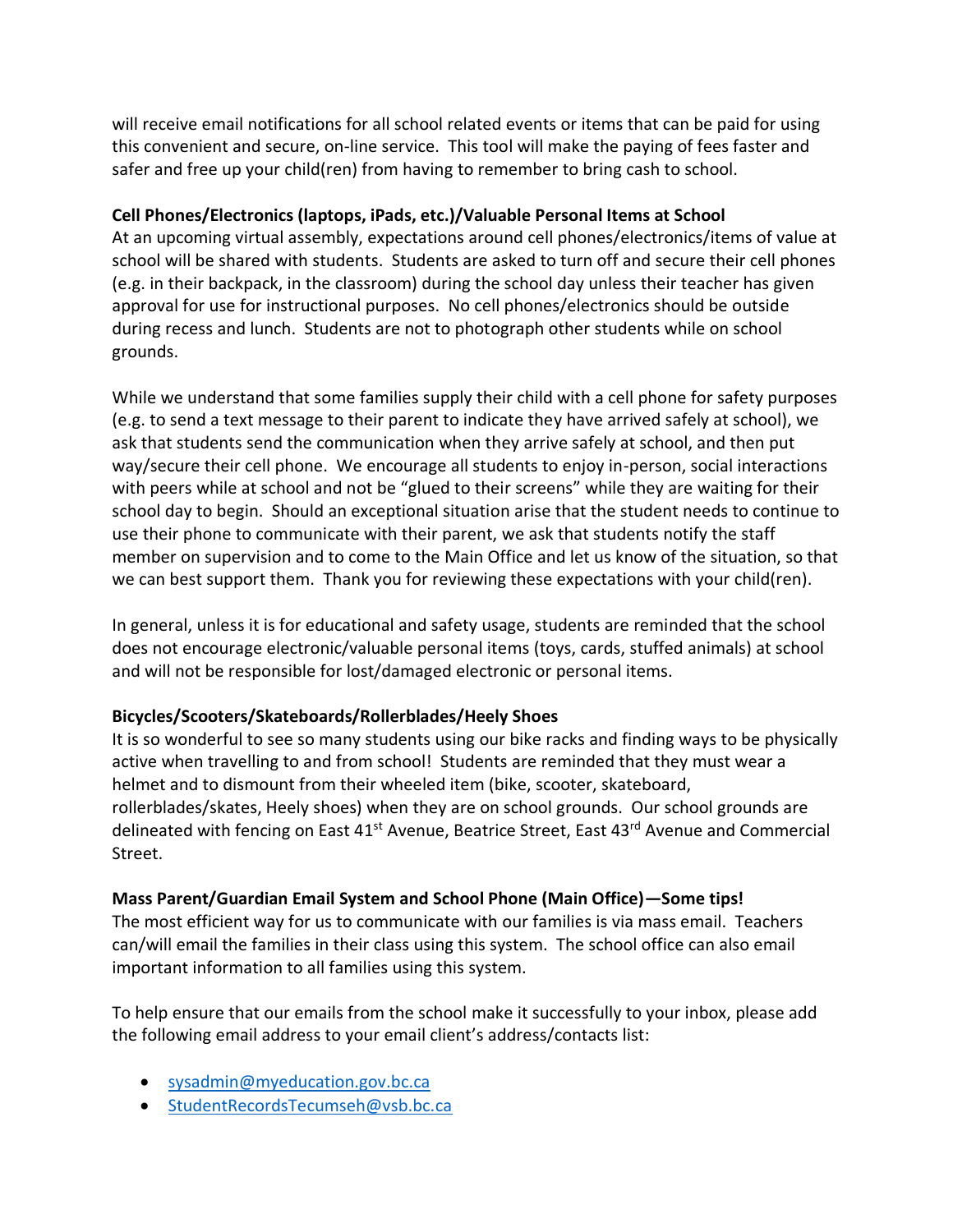Adding these email addresses may help to let your email client understand that messages coming to you from either of these email addresses are not junk/spam. Please also check your junk/spam folders frequently just in case one of our messages gets routed there by your email client.

Please also, consider adding Tecumseh Main Office's telephone number to your contacts list so that when the school is attempting to reach you, it will show on your call display as Tecumseh Elementary School. Our main office phone number is: 604-713-5390

#### **Student Absences**

If your child(ren) will be absent from school, please call 604-713-5159 (school code 83) to report the absence. For Safe Arrival, we follow up on all unreported absences.

#### **Student Lates**

We understand that children often have medical/dental appointments or at times, will wake up late for school. If your child is late, please bring them to the East 41<sup>st</sup> Avenue entrance of the school. Parents/Guardians, please stay outside. Please send your child to the Main Office to report their presence. The office will make note that the student has arrived safely and will issue the student an "arrival slip". The student will then go to their classroom and give their teacher the slip indicating that they have already checked-in at the office.

# **Midday Pick-Up**

If you need to pick-up your child midway through the school day, please:

- Contact your child's teacher **well in advance** to make arrangements for your child to go to the Main Office at a predetermined time
- The teacher will send the child to the Main Office at the predetermined time
- Parent/Guardian—please come to the East  $41<sup>st</sup>$  Avenue entrance of the school and ring the doorbell to the right of the entrance door
- After confirming your identity, the Office Administrative Assistant will then release the child to you through the Main Entrance

#### **We are a "Nut Aware School"**

As we have a number of children and staff at Tecumseh who have severe/life-threatening allergies to nuts, we ask for your assistance in not sending food containing nuts to school. Thank you for your support in keeping our school safe for all students and staff.

#### **We are a "Fragrance Free School"**

We also have several students and staff who have allergies to perfume/cologne/strong chemical scents. Thank you for your support in keeping our school safe for all in our school community.

#### **Lost and Found**